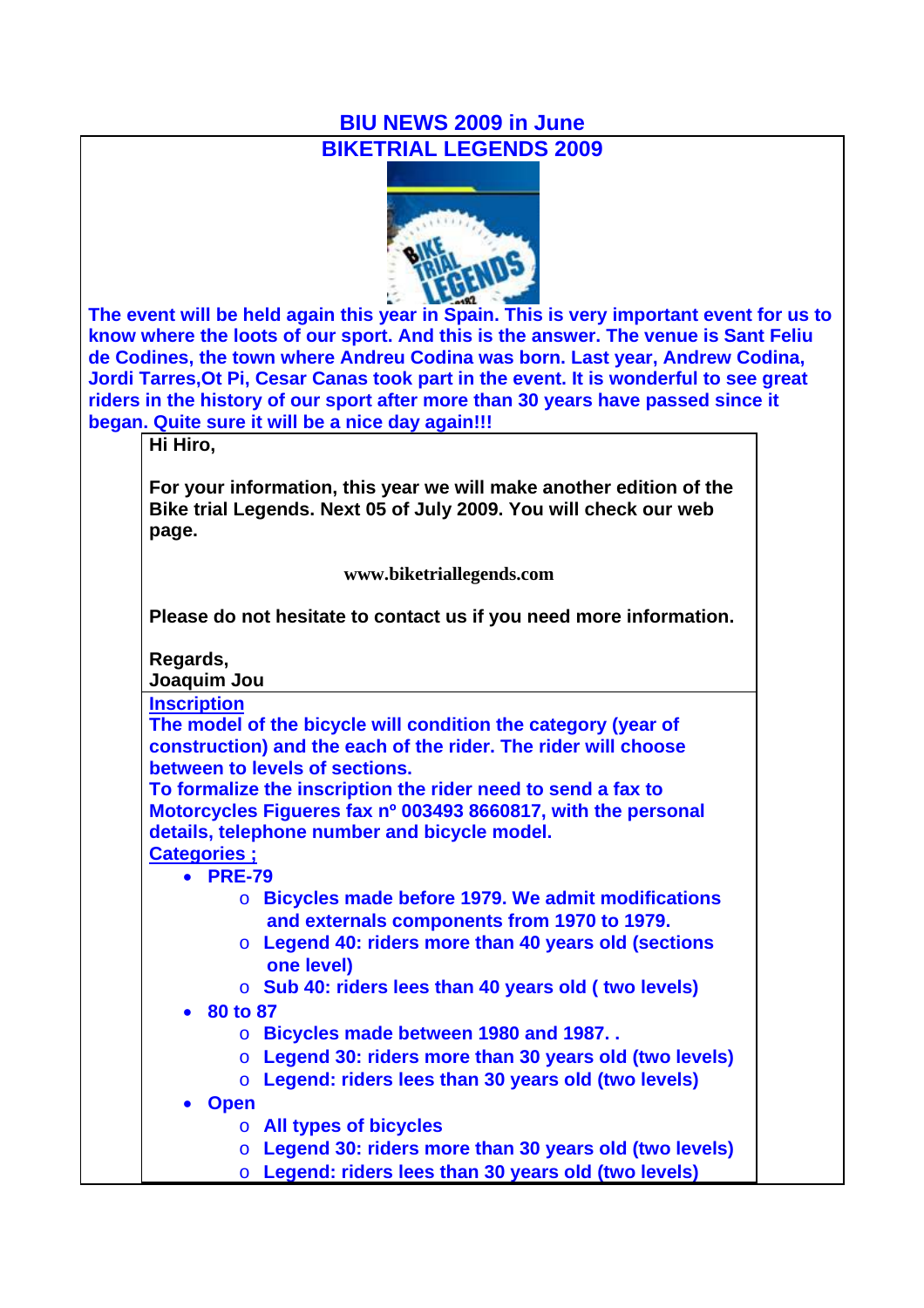**The circuit will have 10 kilometers, one lap with 20 sections.** 

**News No.18 dated 11/06/2009**

**NORTH AMERICAN BIKETRIAL CHAMPIONSHIP**



**Biketrial Canada, Mike Baia has finished making the event information of NABC. The event of NABC became the real by corporation with Biketrial USA, Peter Hellenbrand. The event will be held as a part of CRANKWORX, the biggest cycle event in North American area. We are expecting your support for any little thing for this event, and of course sending participants is the biggest help. The venue of Whistler is a beautiful resort village for ski in the Winter (host of 2010 Winter Olympics) and bike riding in the Summer. And we are sure you can enjoy staying for the event week. Below is the massage from Mike. Please check it.**

**Dear BikeTrial Affiliate:**

**Whistler will hold the 1st North American Biketrials Championshp on August 14th and 15th of 2009. Attached is the entry form and brief of the competition. The NABC will be held in conjunction with another local event in the Vancouver area so riders from overseas can take advantage of the long trip to be able to compete in 2 different events. Please send the Entry form (list of riders) to myself (mbaia@shaw.ca) by delegate before the Closing Date of entry on 14th of July 2009. If you have any question, please don't hesitate to contact us.**

**Best Regards Michael Baia**

**INTERNATIONAL BIKETRIAL CLASSIC**

**08/August IBC (GROUP A, B & C) CPTA VANCOUVER 14/August IBC-NABC (GROUP B & C) WHISTLER 15/August IBC NABC (GROUP A) WHISTLER**

**News No.17 dated 11/06/2009**

**SWEDISH CHAMPIONSHIP ROUND-3**

**Swedish Championship Round 3 was held on 6<sup>th</sup> June. We got the results from Biketrial Sweden. Thanks Roger!**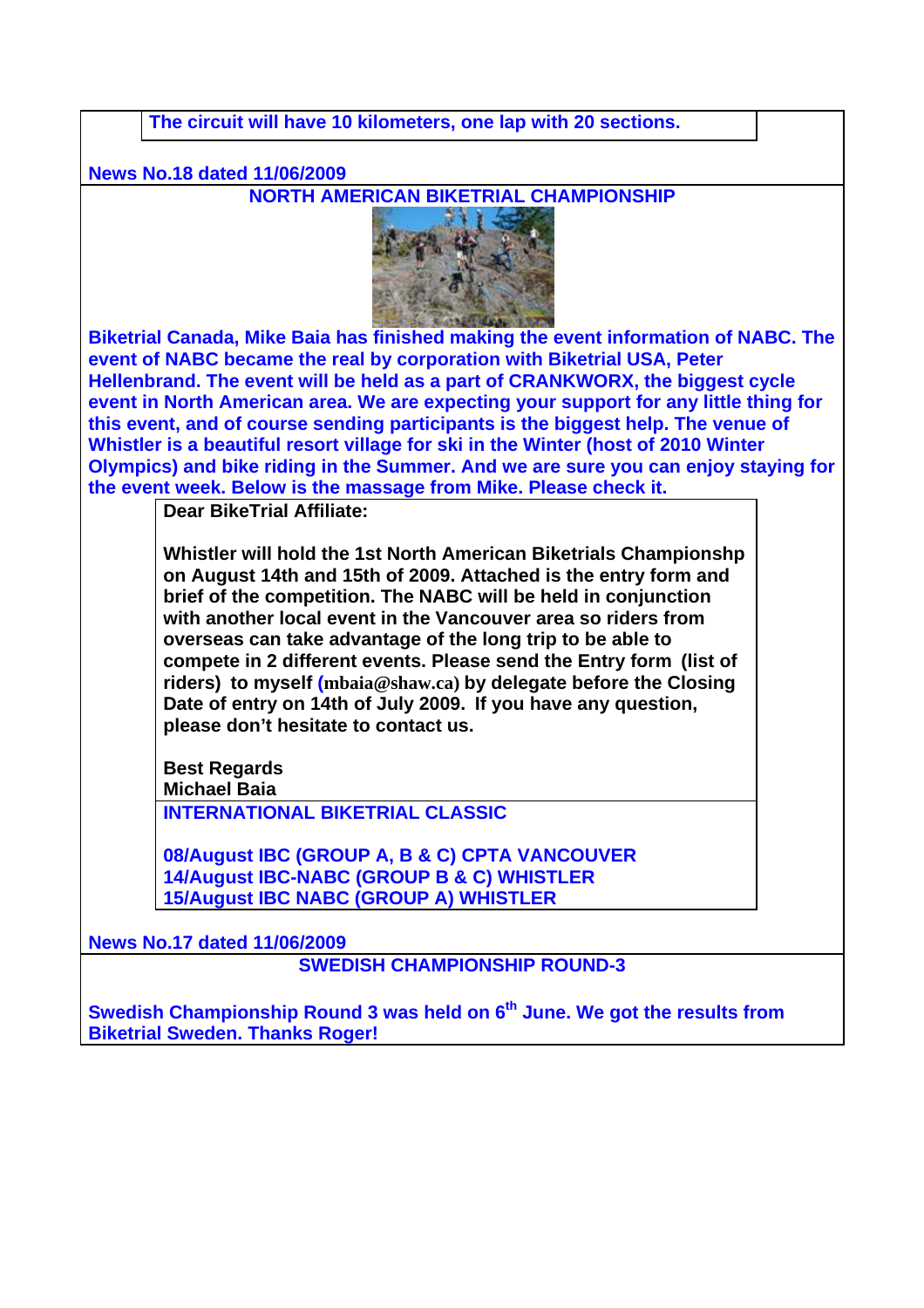**Dear Anna and Hiro.**

**The third round of the Swedish Championships was held on last Saturday, here are the results.**

**Sincerely yours Roger**

### **2009 SWEDISH BIKETRIAL CHAMPIONSHIP ROUND-3 ORBY-SVANSJO 06/06/2009 21 riders took part in this event**

#### **TOP 3 RESULTS OF EACH CATEGORY**

| <b>Place</b>            | <b>Name</b>             | <b>Bike</b>     | <b>Penalty</b> | <b>Clean</b> |
|-------------------------|-------------------------|-----------------|----------------|--------------|
|                         | <b>Björn Levin</b>      | <b>Koxx/20"</b> | 13             | 15           |
|                         | <b>Markus Johansson</b> | <b>Koxx/20"</b> | 39             |              |
| $\overline{\mathbf{3}}$ | <b>Peter Bäckgren</b>   | Toxsin/26"      | 53             |              |
|                         |                         | CI ASS A        |                |              |

|                         |                        | <u>ULAUU A</u> |                |              |  |
|-------------------------|------------------------|----------------|----------------|--------------|--|
| <b>Place</b>            | <b>Name</b>            | <b>Bike</b>    | <b>Penalty</b> | <b>Clean</b> |  |
|                         | <b>Linus Pihlsgård</b> | <b>GU/20"</b>  | 36             |              |  |
|                         | <b>Daniel Larsson</b>  | Onza/20"       | 42             |              |  |
| $\overline{\mathbf{3}}$ | <b>Tobias Olsson</b>   | Simtra/26"     | 75             |              |  |
|                         |                        | <b>CLASS B</b> |                |              |  |

| <b>Place</b>            | <b>Name</b>               |                 | <b>Penalty</b> | <b>Clean</b> |
|-------------------------|---------------------------|-----------------|----------------|--------------|
|                         | <b>Tobias Hult</b>        | Monty/20"       |                | 14           |
|                         | <b>Markus Nerö</b>        | <b>Koxx/20"</b> | 11             | 12           |
| $\overline{\mathbf{3}}$ | <b>Viktor Fredriksson</b> | Monty/20"       | 12             | 14           |
|                         |                           | <b>CLASS C</b>  |                |              |

| <b>Place</b> | <b>Name</b>            | <b>Bike</b>  | <b>Penalty</b> | <b>Clean</b> |
|--------------|------------------------|--------------|----------------|--------------|
|              | <b>Rasmus Lindroos</b> | Monty/20"    |                | 18           |
|              | <b>Elias Claesson</b>  | Crescent/20" |                |              |
|              | <b>Gustaf Frisk</b>    | Monty/20"    |                | 16           |

**News No.16 dated 11/06/2009**

# **INFORMATION FROM CHINA FOR WBC**

**Dear BikeTrial Affiliate and BikeTrial friends:**

**China Ping Tang will hold BIU the 18th World BikeTrial Championship China round on 27th and 28th August in 2009, welcome all friends to this world BikeTrial pageant and make the sports spread further. Please check the 2009 WBC China Briefing and Program and Entry form (list of riders) in the attachements. Please send the Entry**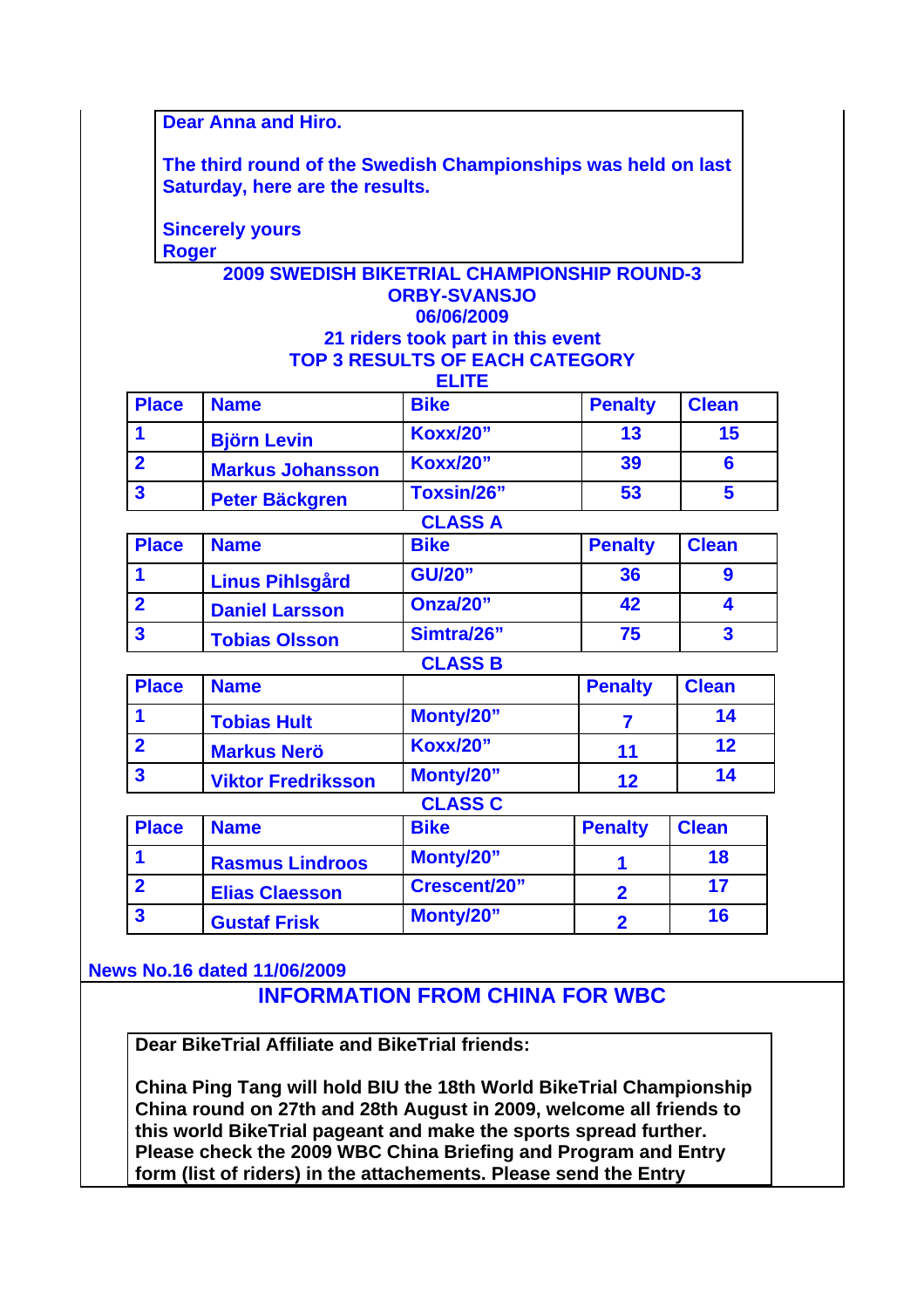**form(list of riders) and Registration Form(Official Accommodation and Traffic Service) to BIU office(b-trial@ztv.ne.jp) by delegate befor the Closing Date of entry on 26th July 2009.**

### **Visa**

**Please ask the China embassy or consulate in advance what needed for Visa in the event as earlly as possible, then inform WBC Office by E-mail (Jason.dou@ xbreaker.com) by the delegate , we will send the documents to the delegate without delay.**

**Waiver and Release Form**

**All competitors must execute the waiver and release of liability and name and likeness release before participating in the competition (at first license control when check in). If the rider executing this release is under 18 years old (a minor), his/her parent/guardian must sign the document also. In case the parent/guardian of the minor doesn't visit Ping Tang, please print the Waiver and Release Form and bring the document with signature of the minor and the parent /guardian to Ping Tang by the delegate. If you have any question, please don't hesitate to contact us.** 

**WBC China PIng Tang Official webpage:** 

**http://www.xbreaker.com/zhuanti/2009wbc/index.htm You can also check the Briefing on EBU official web site: http://www.eurobiketrial.com/pdf/2009\_05\_27\_WBC\_China\_Agenda.pdf**

**Best Regards Jason Dou 0086-13801907972 E-mail:jason.dou @ xbreaker.com WBC Office(Biketrail China)**

### **News No.15 dated 11/06/2009**

## **INFORMATION FROM ITALY FOR EUROPEAN CUP**

**BIKE TRIAL ITALIA June 28th 2009 Dear Biker,**

**A.S.D. Dynamic Trial in collaboration with BikeTrial Italia and EBU organizes:**

**- Second round of BIU EUROPEAN CUP 2009**

**- Fourth round of ITALIAN CHAMPIONSHIP 2009**

**- Second Bike Trial International Grand Prix**

**The race will take place on Sunday June 28th 2009 in Darfo Boario Terme (ITALY). The event will start Saturday, 27th June whit the welcome for all participants with a reception offered for all the bikers present. At 20:30 hours and follow party with entertainment and DJ. Sunday 28th June from 8.00 hours start the preliminary operations and registration of pilots (Subscriptions are open on Saturday afternoon). Departure first competitor, 10:30 am, the awards ceremony is**